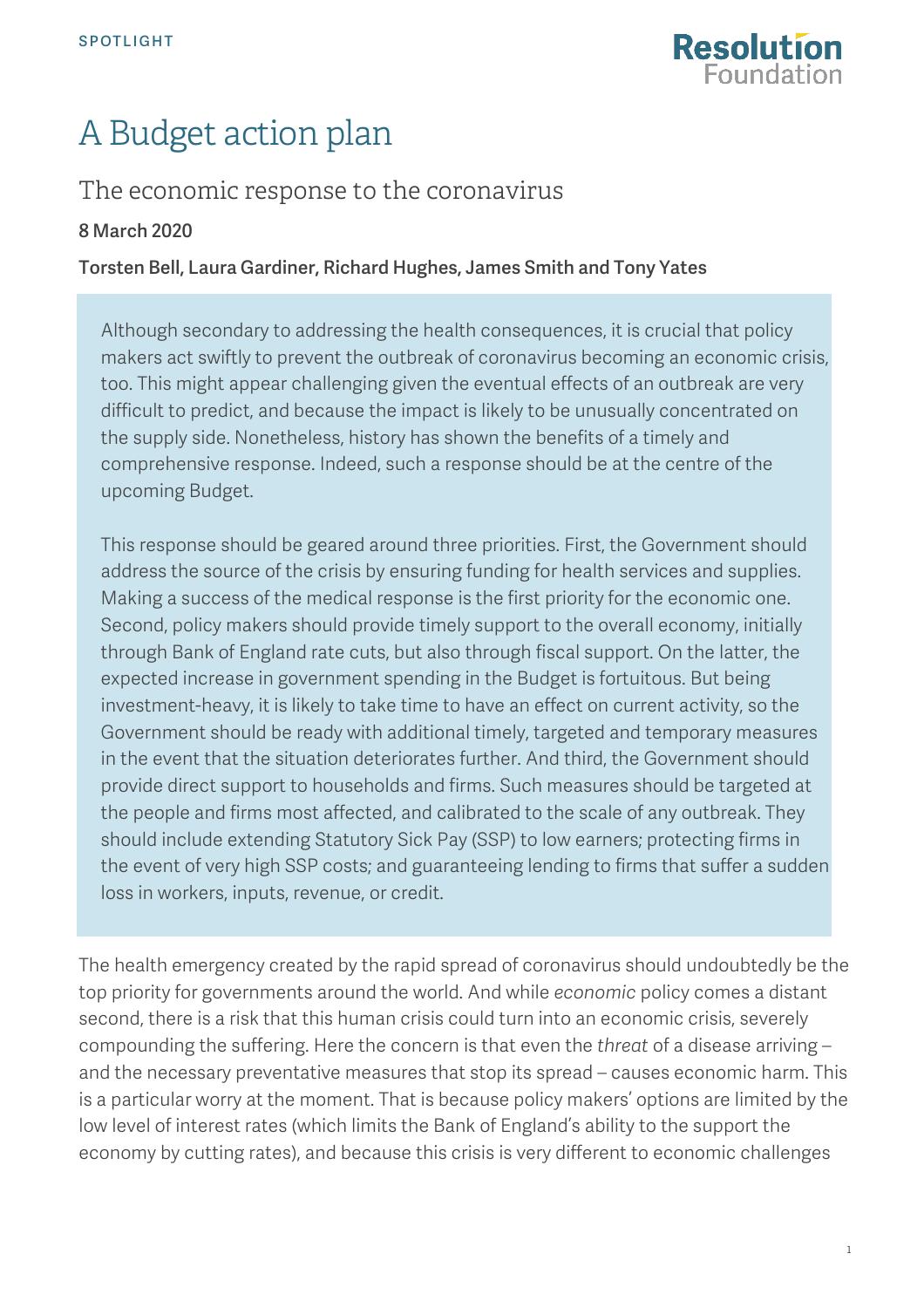

we have faced in the past. And  $-$  [as we have said before](https://www.resolutionfoundation.org/publications/a-problem-shared/)  $-$  those on lower incomes tend to be particularly vulnerable to a major slowdown.

The Government has been setting out day by day the health response to the crisis, but the Budget marks its moment to set out the economic policy response. So how can policy help? There are essentially three things to do…

### First, focus on health, which will require an immediate funding injection

This is first-and-foremost a public-health emergency – so top of the Government's to-do list should be supporting Public Health England, the NHS and other organisations directly delivering the medical response. While we leave the nature of the health response to the experts, there are three categories of spending that will need to be resourced. First, raising awareness of simple preventative measures. Second, shoring up supplies of key medicines and other urgent care equipment – most obviously coronavirus testing. And third, providing general support for NHS organisations' budgets, given the significant extra pressure they are going to be under. Given the much more serious risks the disease poses to older people with exisitng health conditions, support for the breadth of organisations within the social care system will also be needed. Such a package of measures will need to be an order-ofmagnitude larger than the over £400 million winter 2018 package put in place to deal with the much smaller risk of an outbreak of flu.

#### Second, provide macroeconomic support for the economy

The right support for the economy will depend on the size and nature of the economic effects caused by the spread of the virus. Here economic policy makers often draw a distinction between 'supply shocks', which affect the production process, and 'demand shocks', which affect spending by households and firms (for example, in comments made by [Bank of England Deputy Governor Jon Cunliffe last week\)](https://www.reuters.com/article/us-britain-boe-cunliffe/central-banks-face-limits-offsetting-coronavirus-hit-boes-cunliffe-idUSKCN20L1J3). This distinction matters because many of the available policy levers are less effective in the face of shocks to supply.

There are likely to be a number of ways in which coronavirus will affect supply. Most obviously, effects will come from workers falling ill and so not being able to work, or global disruptions preventing firms from importing vital components. And if factories are forced to close to stem the spread of the virus, that output will be lost, also affecting the production of firms further down the supply chain.

But it would be wrong to think that the impact will be isolated to the supply side of the economy, with the spread of the virus leading to weaker demand, too. For example, people may cancel holidays to affected areas, or stop visiting places where others congregate – such as bars or restaurants. Businesses may cancel major investment projects, either because of worries about future sales or because their banks turn them down for credit. And even those effects that seem concentrated on the production process can have a demand component, because those absent from work are likely to experience income falls. These effects can also end up having a long-lasting impact on the economy – for example, if firms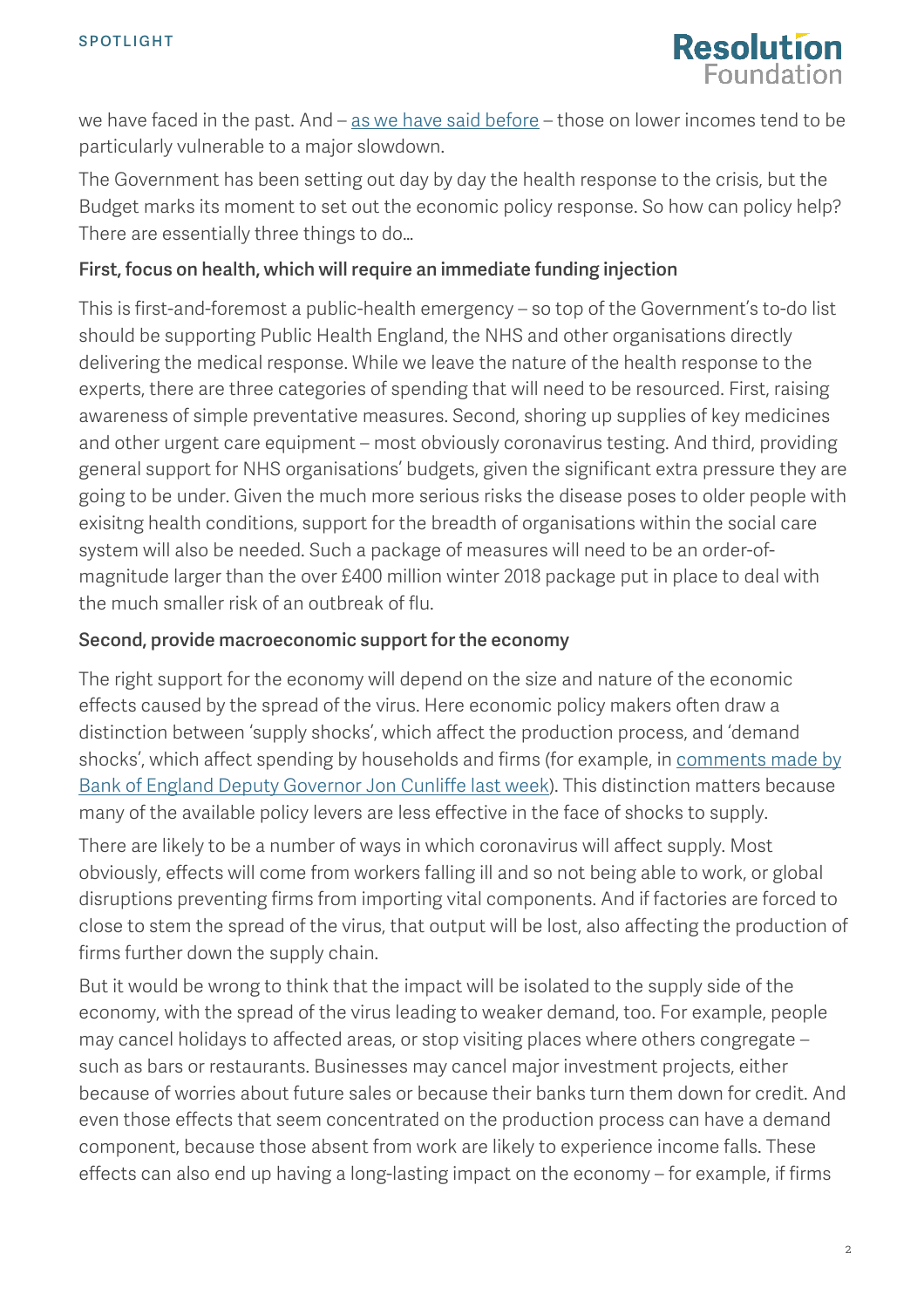

go bankrupt because they can't access loans to help them through the period during which the virus is affecting the economy [\(as Tony Yates explains\)](https://www.newstatesman.com/politics/economy/2020/03/global-economy-fights-coronavirus-helicopter-money-could-take).

How large is the impact on demand likely to be? That is – of course – very uncertain. But asset prices have already fallen a lot (the FTSE 100 is down more than 10 per cent over the past couple of weeks), which will make people feel poorer and raise the costs of borrowing for firms. Based on the effects seen so far, the Organisation for Economic Co-operation and [Development](http://www.oecd.org/berlin/publikationen/Interim-Economic-Assessment-2-March-2020.pdf) has marked down its forecast for world GDP growth by 0.5 per cent in 2020, and the UK by 0.2 per cent. But the impact would be much larger in the event of further spread of the virus to the UK. There is significant uncertainty about how such a scenario might play out, however, with the impact depending on the extent of the spread. This uncertainty is reflected in a wide range of estimates: the [National Institute for Economic and](https://www.niesr.ac.uk/sites/default/files/publications/NIESR%20Pre-Budget%202020%20Analysis.pdf)  [Social Research,](https://www.niesr.ac.uk/sites/default/files/publications/NIESR%20Pre-Budget%202020%20Analysis.pdf) for example, points to a GDP loss of 0.5 per cent this year if the spread of the virus is relatively limited; but [Simon Wren-Lewis,](https://mainlymacro.blogspot.com/2020/03/the-economic-effects-of-pandemic.html?utm_source=feedburner&utm_medium=email&utm_campaign=Feed:+MainlyMacro+(mainly+macro)) in a much more severe scenario, finds that GDP could eventually fall by as much as 6 per cent.

Taken together, all this suggests that coronavirus will reduce demand, possibly very significantly. Given this, there is a strong case for decisive policy action to support demand, and to do so promptly [\(as others have suggested\)](https://equitablegrowth.org/u-s-economic-policymakers-need-to-fight-the-coronavirus-now/).

# Support from the Bank of England

The first step is for the Bank of England to cut rates. Some have argued that the Bank should keep its 'powder dry' until it has more evidence of the size of the effects on the economy. But given it [takes time for rate cuts to affect the economy,](https://www.bankofengland.co.uk/-/media/boe/files/quarterly-bulletin/1999/the-transmission-mechanism-of-monetary-policy) and that it is clear from what has happened so far in other countries and financial markets that the UK outlook has weakened, the Bank should act quickly. This means cutting rates from their current 0.75 per cent to around 0.25 per cent at the next opportunity (26 March), if not before. (This would mean Andrew Bailey, [the new Bank of England Governor,](https://www.bankofengland.co.uk/news/2019/december/andrew-bailey-announced-as-new-governor-of-the-boe) would have cut rates by more in his first fortnight than Mark Carney did in his near seven-year term.)

Such a prompt move would be in line with the US Federal Reserve, which cut rates by 0.5 per cent earlier this week, with more expected in the coming weeks. That action was timely and welcome, but would have been better coming as part of coordinated central bank loosening, given the global nature of the threat posed by the virus (indeed, this week's [G7 communiqué](https://home.treasury.gov/news/press-releases/sm927) suggested central banks would "cooperate" to provide "timely and effective measures".)

Unfortunately – as set out in [previous Resolution Foundation work](https://www.resolutionfoundation.org/app/uploads/2019/09/MPU-paper.pdf) – there is far less scope for the Bank to support the economy than we would like. A cut in interest rates of 0.5 per cent *might* be enough to support the economy in the face of developments so far (we would typically think of that as boosting GDP by around 0.25 per cent). But it would not be enough in the likely event that the situation deteriorated. The Bank could always expand its bondbuying programme (so-called 'QE') or provide promises to keep rates low. Indeed, Mark Carney [has said recently](https://www.bankofengland.co.uk/speech/2020/mark-carney-opening-remarks-at-the-future-of-inflation-targeting-conference) that the Bank can provide additional support (through wider monetary policy action pushing down longer-term interest rates) equivalent to around a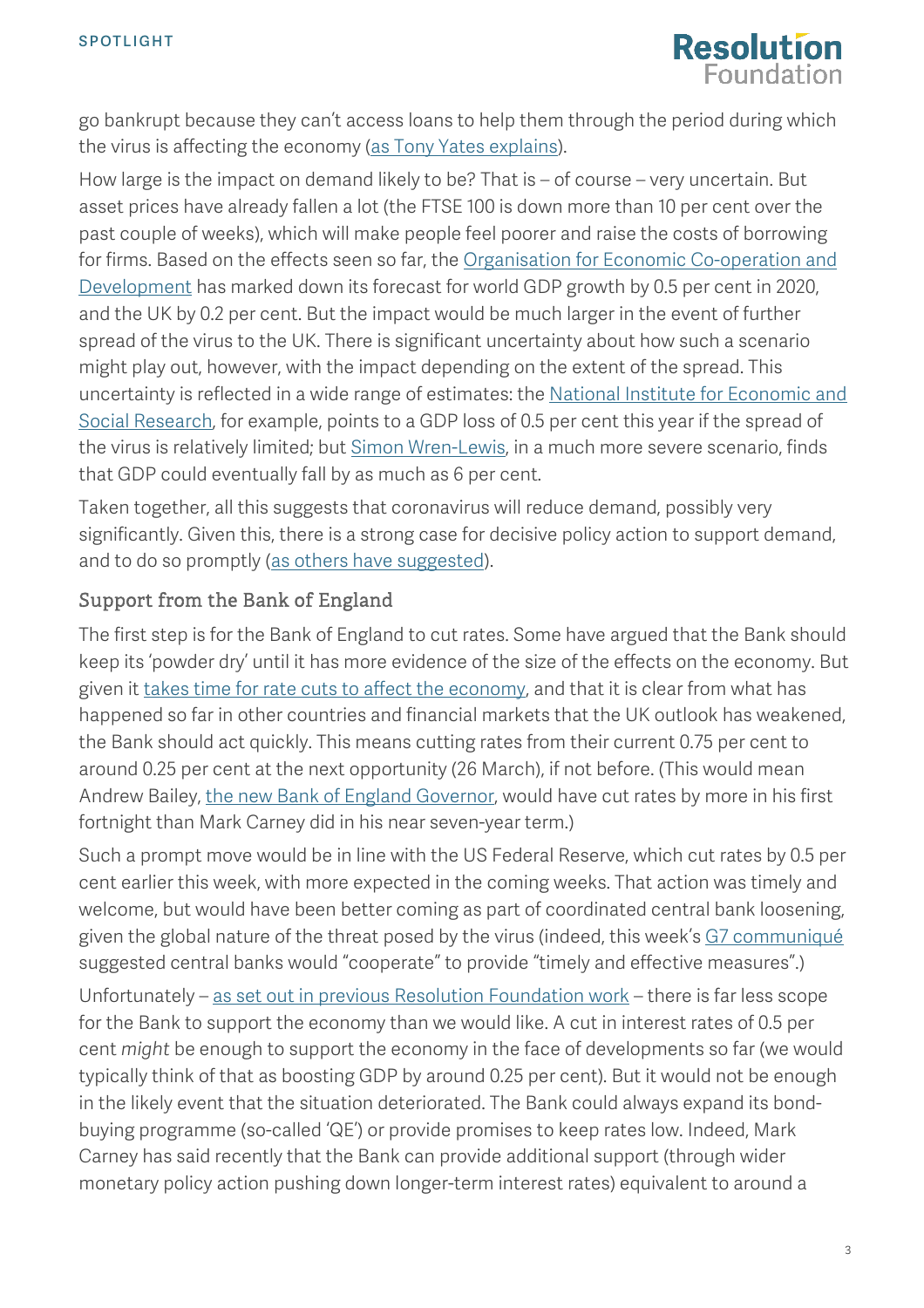

further 1.75 percentage points of traditional cuts in short-term interest rates. This could, in principle, provide around 0.8 per cent of additional GDP support. But given recent falls in longer-term interest rates to all-time lows, this should be seen as an upper bound on the support from monetary policy. And while the Bank can – and should – take steps to make sure that the threat from coronavirus does not lead to even a tame form of the 'credit crunch' seen in 2008 (for example by extending the [Term Funding](https://www.bankofengland.co.uk/-/media/boe/files/quarterly-bulletin/2018/term-funding-scheme-web-version.pdf) Scheme scheme), there is a significant risk that it will not be able to provide sufficient support.

## Support from fiscal policy

The next port of call is fiscal policy, where action is aided by the fact that interest rates are low and getting lower. It makes sense to turn to this given that by definition we are talking about a temporary shock (for most people and firms), with less damaging longer-term implications for the public finances. Indeed, policy interventions have the potential to make the shock even more temporary.

Fortunately, in this context we are already expecting a significant loosening of the government purse strings in the upcoming Budget. Indeed, following the election and last year's Spending Round, we now anticipate that fiscal policy will provide the first sustained boost to growth in over a decade, as [Figure 1](#page-3-0) shows.

# <span id="page-3-0"></span>Figure 1 **Fiscal policy is likely to be boosting growth for the first time since the financial crisis**

Contributions to growth from fiscal and monetary policy: UK



Notes: Monetary policy impact is calculated using estimates from P Bunn, A Pugh & C Yeates, The distributional impact of monetary policy easing in the UK between 2008 and 2014, Bank of England Working Papers No. 720, March 2018. This covers the Bank of England stimulus during the financial crisis. Subsequent changes in the Bank rate and quantitative easing purchases are incorporated using equivalent scaling factors between policy changes and GDP. The fiscal policy impact is calculated based on a UK version of the Hutchins Center Fiscal Impact Measure, adjusted for the Office for Budget Responsibility's estimate of fiscal multipliers. The values for 2020 and 2021 are based on assuming the Bank rate is held at 0.75 per cent and the Government increases investment spending in line with the plans outlined in the Conservative manifesto. This is assumed to be an additional public sector investment of 2 per cent of GDP in 2020, and a further 0.2 per cent in 2021. Future current spending is assumed to be neutral for growth, and so does not represent a full forecast. Annual values are averages of the calendar year quarters. Source: RF analysis of ONS; Bank of England.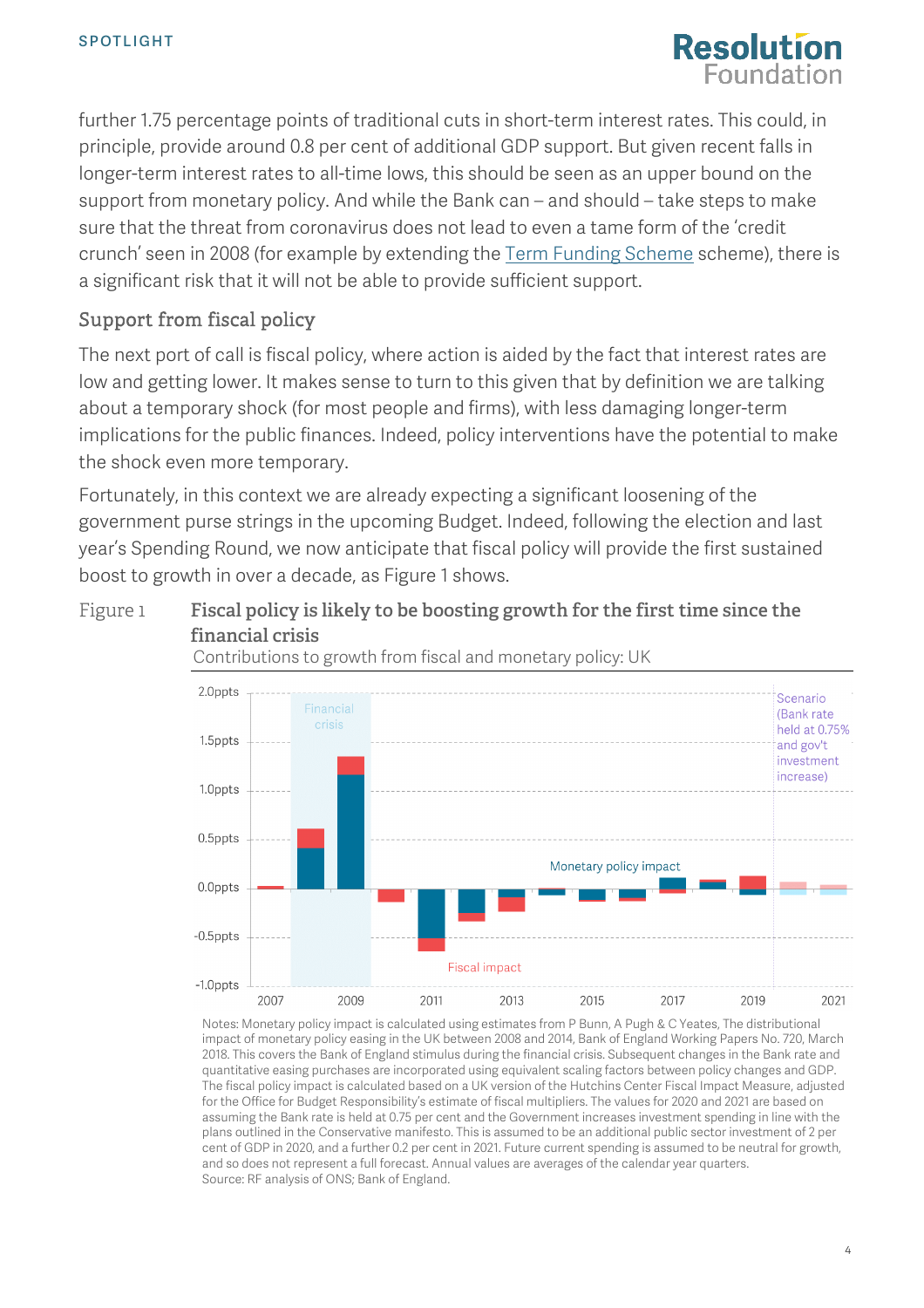# **Resolution Foundation**

But the fact that this stimulus is only coincidental to the virus outbreak means it will neither be optimally timely or targeted. Much of the expected fiscal boost will come through higher investment, which takes time to ramp up in a way that is effective [\(as we explained](https://www.resolutionfoundation.org/publications/euston-we-have-a-problem/) in a [recent report\)](https://www.resolutionfoundation.org/publications/euston-we-have-a-problem/). So if the outlook deteriorates sharply, there is a risk that more support will be needed in the short term as monetary policy runs out of road. And waiting until an Autumn Budget to provide that support could lead to a more painful slowdown than is necessary, particularly for those on lower incomes. So there is a strong case for the Chancellor to use this Budget to say more about what he would do to provide additional support to the economy should he need to [\(as advocated recently by the International](https://blogs.imf.org/2020/03/05/fiscal-policies-to-protect-people-during-the-coronavirus-outbreak/) Monetary Fund).

In providing more support to the economy, fiscal policy should rely on measures that are temporary, targeted and timely. In [previous work](https://www.resolutionfoundation.org/app/uploads/2019/09/Dealing-with-no-deal.pdf) we have highlighted two such measures that may complement additional capital spending, and that are suitable for the temporary effects of coronavirus. First, cuts in VAT, which can be enacted quickly and benefit all consumers. And second, one-off increases in working-age benefits. Such a boost can be effective in providing stimulus partly because such payments provide targeted support for poorer households who may be more affected by a recession, and partly because history has shown that it is easier to reverse real increases in welfare spending by freezing payments than it is to raise taxes on incomes.

Overall there is a strong case for coordinated and timely action to support the economy. But such measures should be reinforced by targeted action to help those families and businesses directly affected.

### Third, support families and businesses

### Support for workers and their families

Containing the virus, and medical care for those who do contract it, are obviously the highest priorities – from both a human perspective and an economic one. Such efforts would be significantly undermined by those who may have coronavirus continuing to work. Ensuring that workers are able to follow guidance around self-isolation and staying at home when ill is a must.

What kind of numbers might we be talking about? [Government guidance](https://www.gov.uk/government/publications/coronavirus-action-plan/coronavirus-action-plan-a-guide-to-what-you-can-expect-across-the-uk) suggests that up to a fifth of employees may be absent from work at the peak. That is a lot more than normal: as [Figure 2](#page-5-0) shows, around 2 per cent of working time is lost due to people being off sick in the UK, a figure that has been falling steadily over the course of this century.

So what are the financial implications for individual workers when they self-isolate or take time off sick? This is where sick pay arrangements come in. Legally, employers are required to pay [Statutory Sick Pay \(SSP\)](https://www.gov.uk/statutory-sick-pay) to eligible workers, at a rate of £94.25 per week from the fourth day of sickness absence through to 28 weeks off sick.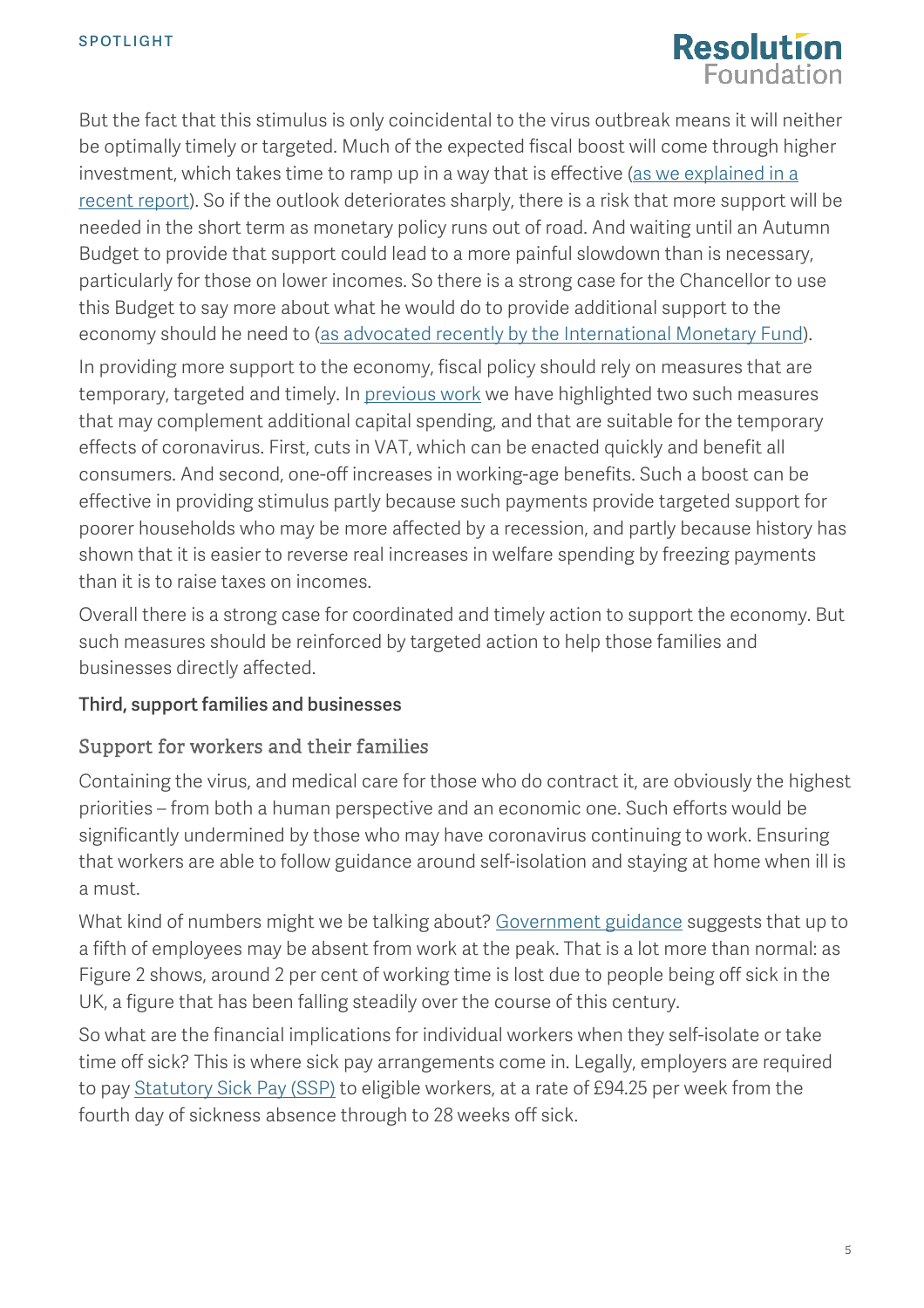

<span id="page-5-0"></span>



Notes: A day is defined as 7.5 hours of work. The sickness absence rate is the proportion of working hours that are lost due to sickness absence. This analysis covers all people in employment aged 16 and over. Source: RF analysis of ONS, Labour Force Survey.

The UK's sick pay system stands out in [comparison to other European countries](https://op.europa.eu/en/publication-detail/-/publication/fc7a58b4-2599-11e7-ab65-01aa75ed71a1) for its long but relatively ungenerous flat-rate payment. Many employers therefore go further than the legal minimum and offer contractual or occupational sick pay (OSP) schemes. [OSP policies](https://www.theguardian.com/careers/careers-blog/sick-pay) typically involve employees getting paid their full salary from day one of sickness for a number of days or weeks, in effect meaning no financial penalty for many people as a result of a temporary period of sickness absence.

However, a[s Figure 3](#page-6-0) shows, such arrangements are much less common for lower earners. In other words, lower-paid workers bear more of the financial risk of a period of temporary s[i](#page-10-0)ckness absence, such as coronavirus entails, even if they are eligible for SSP.

On this basis, there's a need for more financial support for those not protected by OSP schemes. This will not only make it easier for them to do the right thing in the event of a widespread coronavirus outbreak in the UK, but also reduce the size of the demand shock to the economy by cushioning the hit to the incomes, and therefore consumption, of those individuals directly affected. This is particularly important given the rising proportion of lower-income families without savings to fall back on to support their consumption in the face of a shock, shown in [Figure 4.](#page-6-1)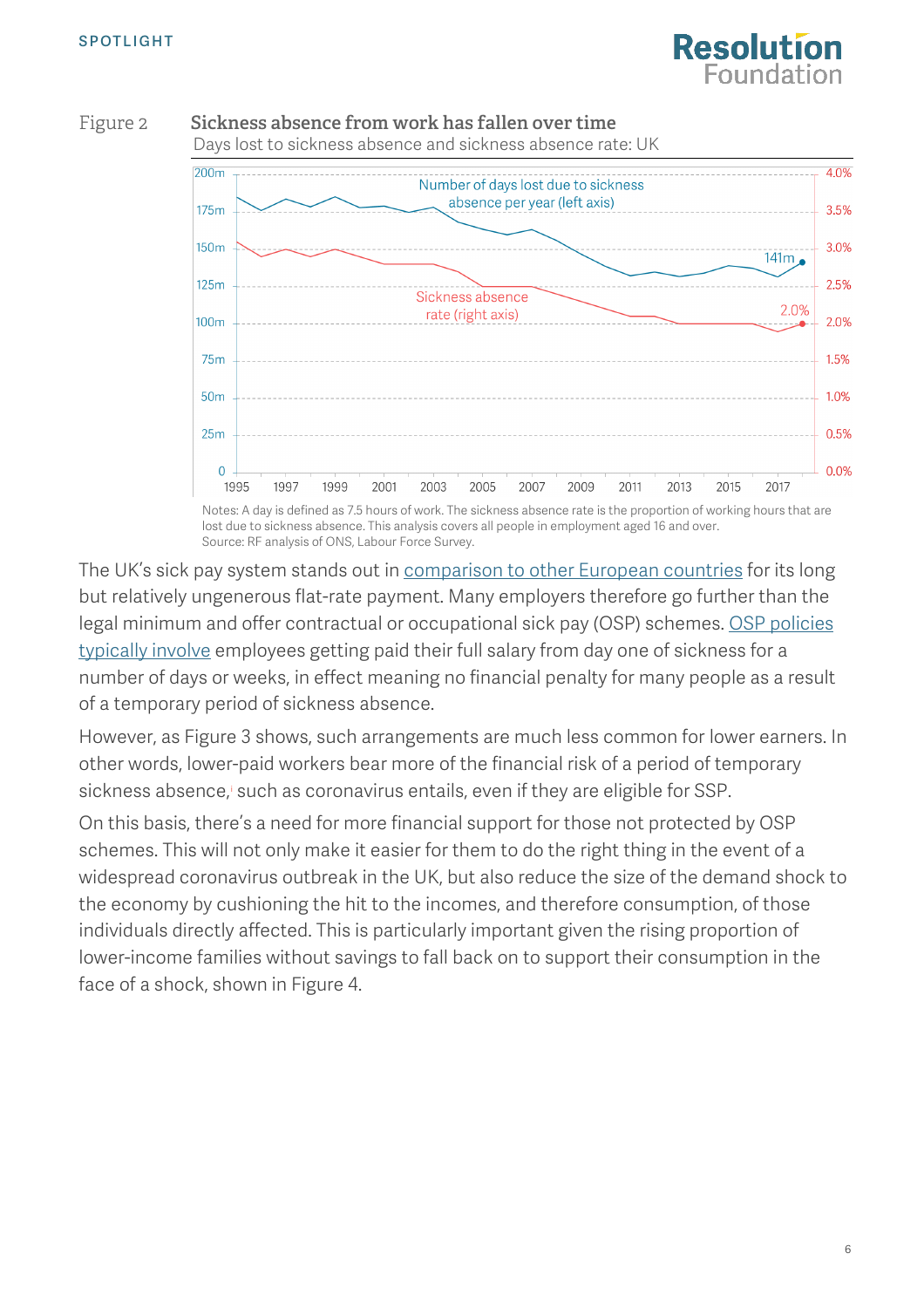# **Resolution Foundation**



#### <span id="page-6-0"></span>Figure 3 **Higher earners have more generous sick pay arrangements** Sick pay arrangements and earnings, by employee characteristic: GB

<span id="page-6-1"></span>Notes: The gap between those with 'above SSP' sick pay and 'SSP only' sick pay reflects employees who did not know their sick pay arrangements. People not eligible for sick pay are excluded from this analysis. Source: RF analysis of DWP, Health and wellbeing at work: a survey of employees, 2014; ONS, Labour Force Survey.

### Figure 4 **The proportion of low-to-middle income households with no savings has spiked since the financial crisis**



Savings and investments (nominal) of adults in low-to-middle income households: UK

Notes: UK from 2002-2003, GB before. Savings figures are not adjusted for inflation. Low-to-middle income households are those of working age in the bottom half of the income distribution in which at least one person works.

Source: RF analysis of DWP, Households Below Average Income.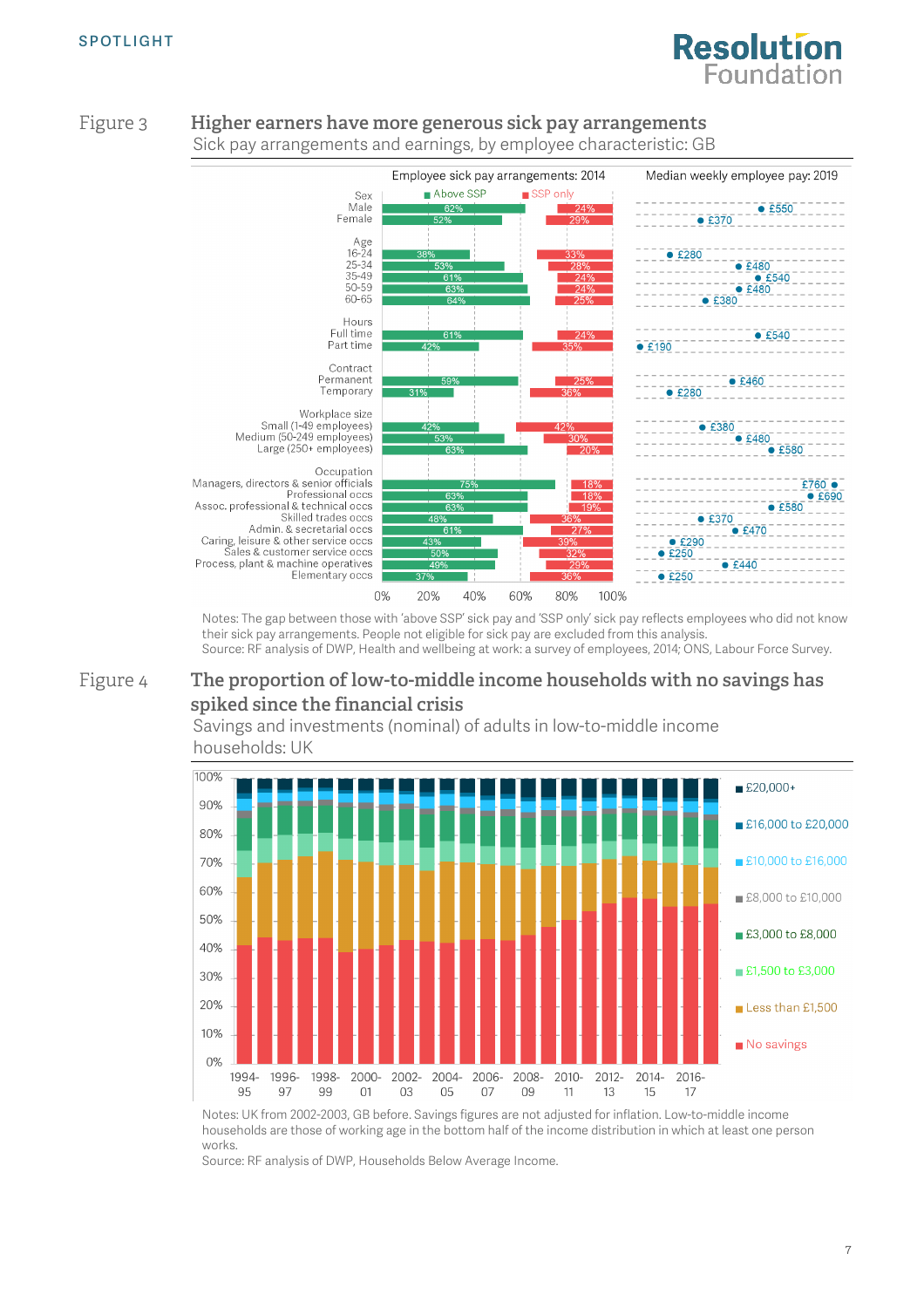

Recognising that the SSP waiting period is one factor that might put workers off taking time away from the office, the Government has taken the [welcome step](https://www.gov.uk/government/news/sick-pay-from-day-one-for-those-affected-by-coronavirus) of announcing that SSP will be paid from day one of sickness or self-isolation for those affected by coronavirus. This will reduce the financial penalty for workers entitled to SSP only – increasing the SSP payment for a five-day-a-week worker self-isolating for a fortnight by up to two-thirds.<sup>[ii](#page-10-1)</sup>

But there is a need to go further, most obviously in terms of the two groups who will miss out on the benefits of this policy change because they are ineligible for SSP: self-employed people, and the 2 million<sup>ii</sup> workers earning less than £118 per week (in each of their jobs if they have more than one).

This £118 threshold is the lower earnings limit for National Insurance contributions, stemming back to SSP's origins as a contributory benefit that the state reimbursed the costs of. However, SSP is now firmly an employment right, rather than a benefit: employers have [borne the vast majority of SSP costs for over two decades,](http://researchbriefings.files.parliament.uk/documents/RP93-116/RP93-116.pdf) and paid [all of them since 2014.](http://www.legislation.gov.uk/uksi/2014/897/pdfs/uksiem_20140897_en.pdf) So the question is, why do we give more employment rights to higher-paid workers than lowerpaid ones? With no justification for this distinction, the Budget should announce the end of this earnings threshold in SSP.

The good news is that, building on the **Taylor review** recommendation that SSP be extended to include low earners, the previous Government [consulted last year](https://www.gov.uk/government/consultations/health-is-everyones-business-proposals-to-reduce-ill-health-related-job-loss/health-is-everyones-business-proposals-to-reduce-ill-health-related-job-loss) on exactly this. It proposed that those earning below £118 per week receive SSP at 80 per cent of their usual pay.

The second group for whom there is a clear SSP gap is the self-employed. As a quid pro quo for equalising their tax treatment, and alongside other benefits like Statutory Maternity Pay and Statutory Paternity Pay, [we've previously recommended](https://www.resolutionfoundation.org/publications/work-in-brexit-britain-reshaping-the-nations-labour-market/) that the Government should explore ways of paying some form of SSP to the self-employed. This is less straightforward than for lower-earning employees, for two reasons. First, the Government would likely need to bear the costs – [we've estimated](https://www.resolutionfoundation.org/publications/work-in-brexit-britain-reshaping-the-nations-labour-market/) that introducing SSP for the self-employed could cost £340 million per year given steady-state illness prevalence, meaning the costs may be higher in the case of a coronavirus outbreak. Second, there would need to be appropriate mechanisms for ensuring that those claiming are suffering from genuine health problems (or genuinely need to be off work, in the case of coronavirus). The current situation ramps up the need for the Government to come up with an answer on sick pay for the self-employed, while broader questions about their rights, entitlements and tax treatment shouldn't be forgotten in the longer term.

Beyond these two groups, there is the issue of ensuring that the law is enforced and those eligible for SSP receive it, with evidence that [groups including agency workers often miss](https://www.resolutionfoundation.org/publications/the-good-the-bad-and-the-ugly-the-experience-of-agency-workers-and-the-policy-response/)  [out.](https://www.resolutionfoundation.org/publications/the-good-the-bad-and-the-ugly-the-experience-of-agency-workers-and-the-policy-response/) The Conservative manifesto promise of a single labour market enforcement body appears timely. But such a body doesn't currently exist, meaning that mechanisms such as employer guidance and the HM Revenue and Customs employees' enquiry line should be used to full effect in the short term.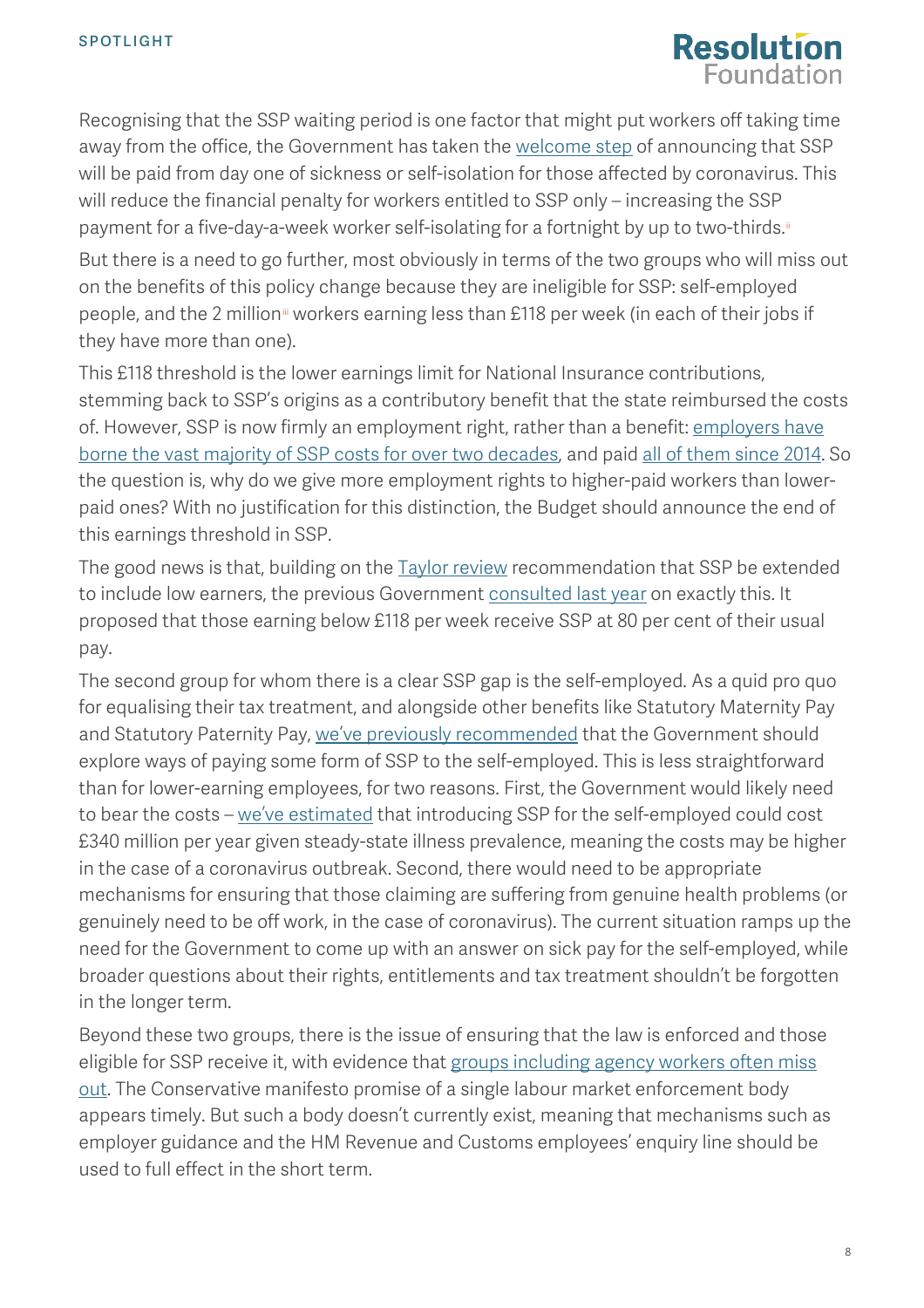

What support is there for people who remain ineligible for SSP, or for whom the amount of money they get from their employer while away from work falls short? The [Government](https://www.gov.uk/government/news/sick-pay-from-day-one-for-those-affected-by-coronavirus) has [pointed people towards Universal Credit \(UC\),](https://www.gov.uk/government/news/sick-pay-from-day-one-for-those-affected-by-coronavirus) the new in-work and out-of-work benefit that is designed to adjust according to people's earnings and other income. This has provoked an [angry response](https://www.independent.co.uk/news/uk/politics/coronavirus-news-gig-economy-workers-universal-government-lost-wage-a9371741.html) given UC's well-publicised challenges, including the five-week wait for the first payment.

It's true that UC's wait for the first payment brings challenges for new claimants who fall out of work, or who may make a new claim because their earnings fall due to sickness. In the legacy system, an initial Jobseeker's Allowance or Employment and Support Allowance payment (if not a tax credits award) would have been made faster. UC's benefit advances system – loans against future benefit entitlements to mitigate the five-week wait – is the most obvious and easiest answer here, with the option of easing repayment schedules or writing some advances off entirely. Depending on the degree of isolation needed to contain the spread of coronavirus, the Department for Work and Pensions will also need to ease jobsearch conditionality for some new and existing claims.

But UC is actually probably better than the legacy system in responding to a coronavirus outbreak for those already claiming it. If a low earner already on UC has to self-isolate for a fortnight in May and their pay falls to SSP levels (or to zero if they are self-employed or earn too little to be eligible), their UC award will go up in June. A participant in our recent [qualitative research on UC](https://www.resolutionfoundation.org/publications/the-long-and-winding-road/) who had had time off due to sickness summed up UC's advantages in this regard:

*"If you're in an agency – where your money can vary from week to week – or you're off sick, then [Universal Credit is] good. Because they get notification of your wages before you even get them and they'll give you money accordingly."*

Single parent

The tax credits system, however, is far less responsive, with any adjustments for temporary lower earnings only coming through at the end of the tax year, and only if your annual income falls by over £2,500. And falling out of work entirely necessitates a new benefit claim.

So, UC provides better support than the legacy system in the face of coronavirus for those in work and already on it, but not for those coming to it for the first time. The unfortunate irony is that current benefit caseloads are the opposite way around. With UC only around a third of the way through its roll out, its caseload is mainly composed of out-of-work recipients (who make up 64 per cent of the total), while most in-work claimants remain on tax credits.

A broader conclusion from this discussion is that our welfare and employment rights system (considered broadly) is relatively bad at protecting workers against risks, shocks and uncertainty. Workers bear the brunt of the effects, and it is those at the bottom who can least afford to do this.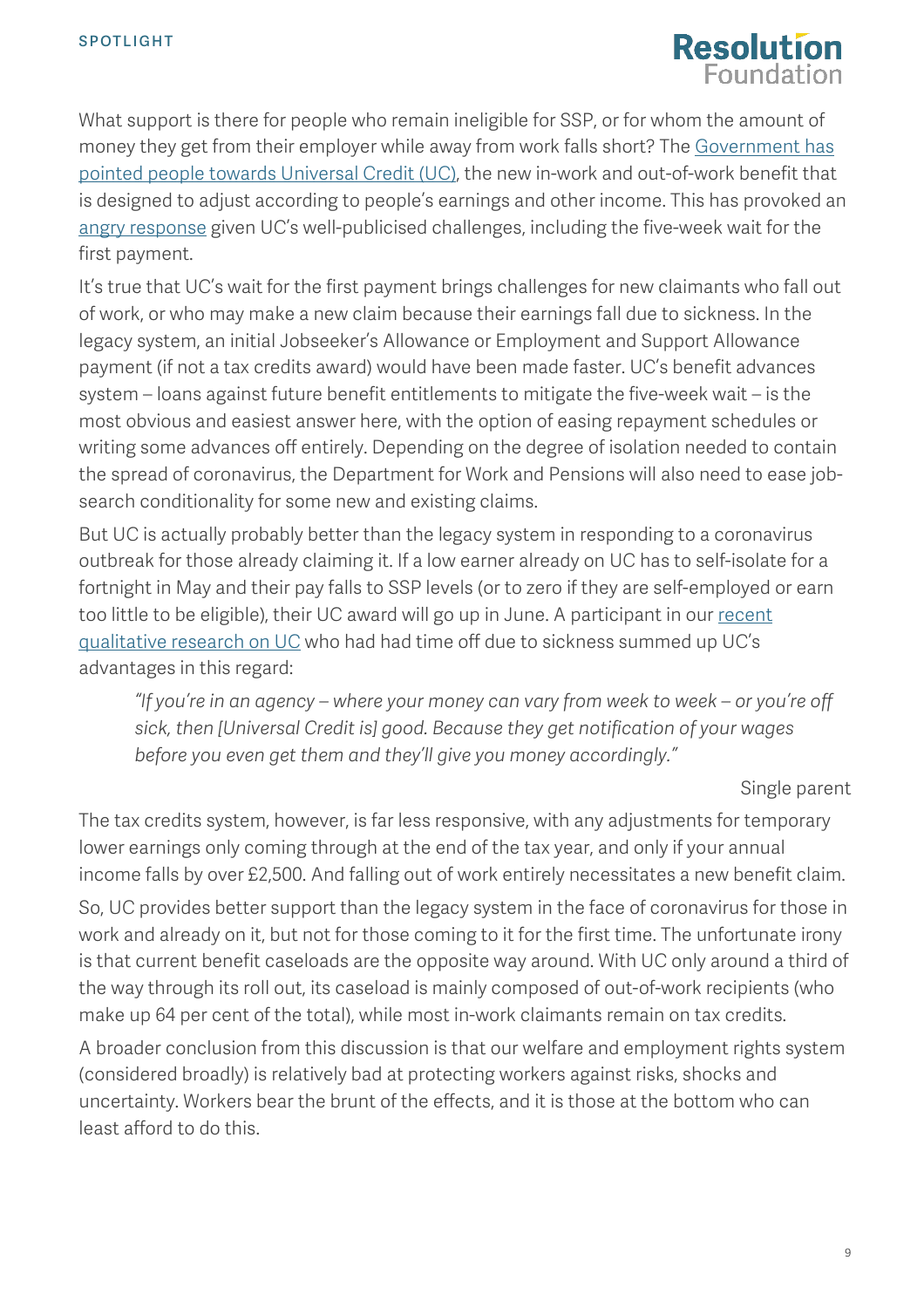

Sick pay for low earners, the rights and tax treatment of the self-employed, our labour market enforcement systems, and the functioning of Universal Credit need policy attention quite apart from the threat of a coronavirus outbreak. So too do our systems for preventing healthrelated employment outflows for those with longer-lasting conditions, as [previous](https://www.resolutionfoundation.org/publications/retention-deficit/)  [Resolution Foundation research](https://www.resolutionfoundation.org/publications/retention-deficit/) has explored. It shouldn't take a crisis for these things to get the attention they deserve. Any short-term fixes in the coming weeks and months should be followed up by more substantive policy change in the years ahead.

### Support for businesses

What support will businesses need in the face of widespread coronavirus impacts? An obvious starting point stems straight from the discussion of sick pay, above. SSP has shifted over time from a contributory social insurance benefit to an employment right (and because the UK has no short-term sickness benefit, SSP payments last a [comparatively long time\)](https://op.europa.eu/en/publication-detail/-/publication/fc7a58b4-2599-11e7-ab65-01aa75ed71a1). This means that employers unlucky enough to have a particularly large number of employees off sick due to a coronavirus outbreak will both have their output hardest hit and bear the full burden of any increase in SSP payments. Extensions to SSP – such as the removal of waiting days already announced, and the proposed extension to low earners – amplify this. Given a range of other pressures on firms stemming from a coronavirus outbreak, there is a need to think about employers for which SSP becomes particularly expensive at the worst possible time for them.

History provides us with a good approach. Prior to 2014, the [percentage threshold scheme](https://www.gov.uk/hmrc-internal-manuals/statutory-payments-manual/spm180200)  [\(PTS\)](https://www.gov.uk/hmrc-internal-manuals/statutory-payments-manual/spm180200) compensated employers in any month in which their SSP payments were more than 13 per cent of their National Insurance contributions. This was abolished to fund the 'Fit for Work' occupational health service, which never got off the ground and has since been abolished itself. The PTS is well-calibrated to target those firms most affected, and would ramp up support according to the severity of coronavirus impacts. On that basis, there's a very good case to bring a version of it back, with a similar or lower threshold for support. How else could businesses be supported? While lower Bank of England policy rates will reduce borrowing costs throughout the economy, this would provide only minimal support for companies that are highly exposed to the economic fallout from the spread of the virus. An obvious example is airlines – where travel restrictions and changes in official advice have already resulted in a [precipitous fall in bookings.](https://www.independent.co.uk/travel/news-and-advice/coronavirus-flight-travel-bookings-outbreak-latest-a9371291.html) But any business that involves congregations of people outside their homes is likely to be affected, severely in the case of service-sector firms like pubs and restaurants. Also affected will be any business that has its production process disrupted due to supply chains that involve severely affected countries. Crucially, [as Simon Wren-Lewis notes,](https://mainlymacro.blogspot.com/2020/03/the-economic-effects-of-pandemic.html) these are temporary effects that policy is well placed to respond to. To address this, it will be crucial for the Bank of England and Treasury to work together to target support for businesses, particularly small ones, that are most affected. The most obvious way for this to proceed is for the Bank of England to provide guarantees for commercial banks offering short-term lending to such businesses, with any losses being